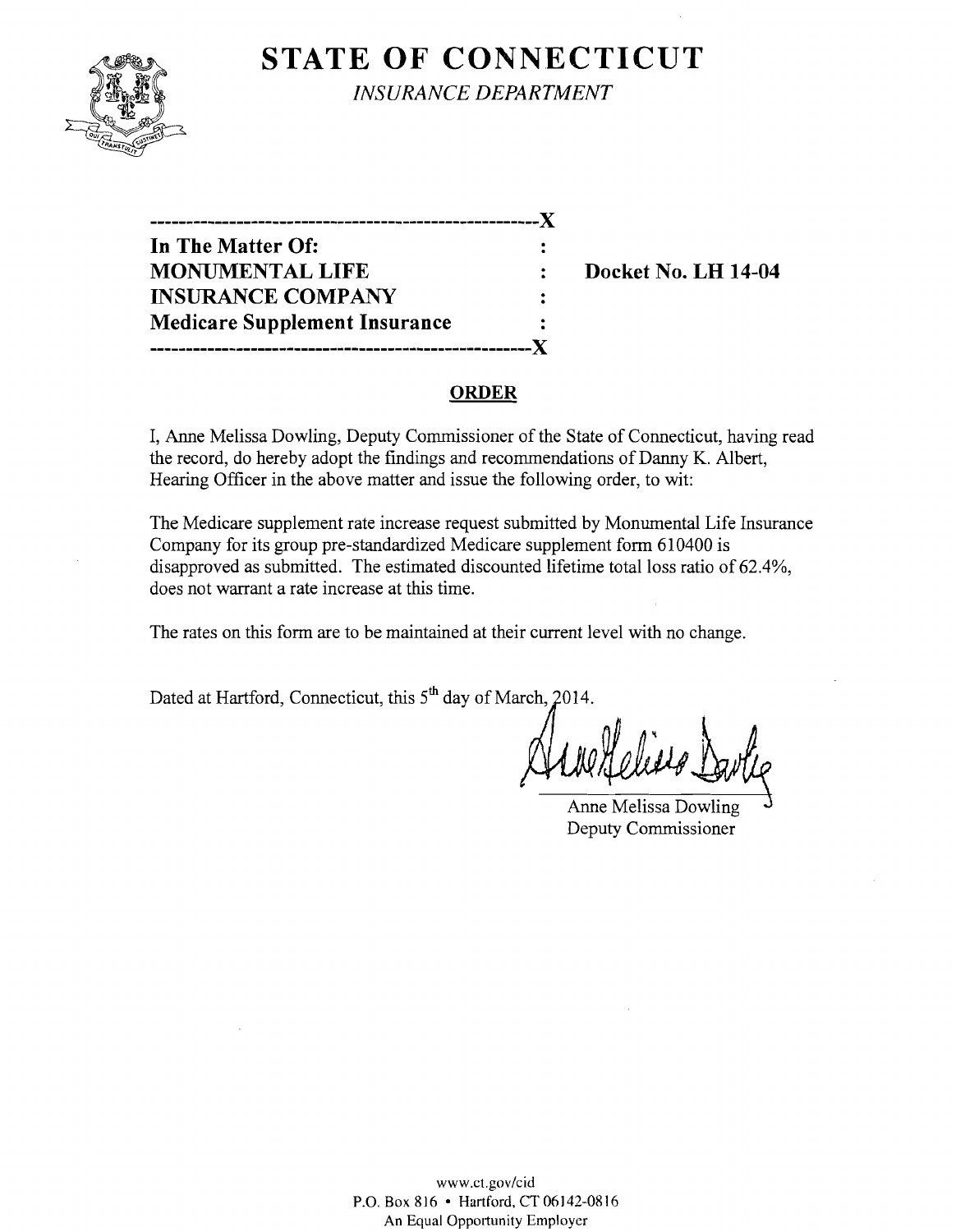

**STATE OF CONNECTICUT** *INSURANCE DEPARTMENT* 

| . <b>.</b> .                         |  |
|--------------------------------------|--|
| In The Matter Of:                    |  |
| <b>MONUMENTAL LIFE</b>               |  |
| <b>INSURANCE COMPANY</b>             |  |
| <b>Medicare Supplement Insurance</b> |  |
| ------------------------             |  |

**Docket No. LH 14-04** 

## **PROPOSED FINAL DECISION**

# 1. **INTRODUCTION**

The Insurance Commissioner of the State of Connecticut is empowered to review rates charged for individual and group Medicare supplement policies sold to any resident of this State who is eligible for Medicare. The source for this regulatory authority is contained in Chapter 700c and Section 38a-495a of the Connecticut General Statutes.

After due notice a hearing was held at the Insurance Department in Hartford on February 25,2014 to consider whether or not the rate increase requested by Monumental Life Insurance Company on its group pre-standardized Medicare supplement business should be approved.

No members from the general public attended the hearing.

No representatives from Monumental Life Insurance Company attended the hearing.

The hearing was conducted in accordance with the requirements of Section 38a-474, Connecticut General Statutes, the Uniform Administrative Procedures Act, Chapter 54 of the Connecticut General Statutes, and the Insurance Department Rules of Practice, Section 38a-8-1 et seq. of the Regulations of Connecticut State Agencies.

A Medicare supplement (or Medigap) policy is a private health insurance policy sold on an individual or group basis which provides benefits that are additional to the benefits provided by Medicare. For many years Medicare supplement policies have been highly regulated under both state and federal law to protect the interests of persons eligible for Medicare who depend on these policies to provide additional coverage for the costs of health care.

Effective December I, 2005, Connecticut amended its program of standardized Medicare supplement policies in accordance with Section 38a-495a of the Connecticut General Statutes, and Sections 38a-495a-1 through 38a-495a-21 of the Regulations of Connecticut Agencies. This program, which conforms to federal requirements, provides that all insurers offering Medicare supplement policies for sale in the state must offer the basic "core" package of benefits known as Plan A. Insurers may also offer anyone or more of eleven other plans (Plans B through N).

> www.ct.gov/cid P.O. Box 816 • Hartford, CT06142-0816 An Equal Opportunity Employer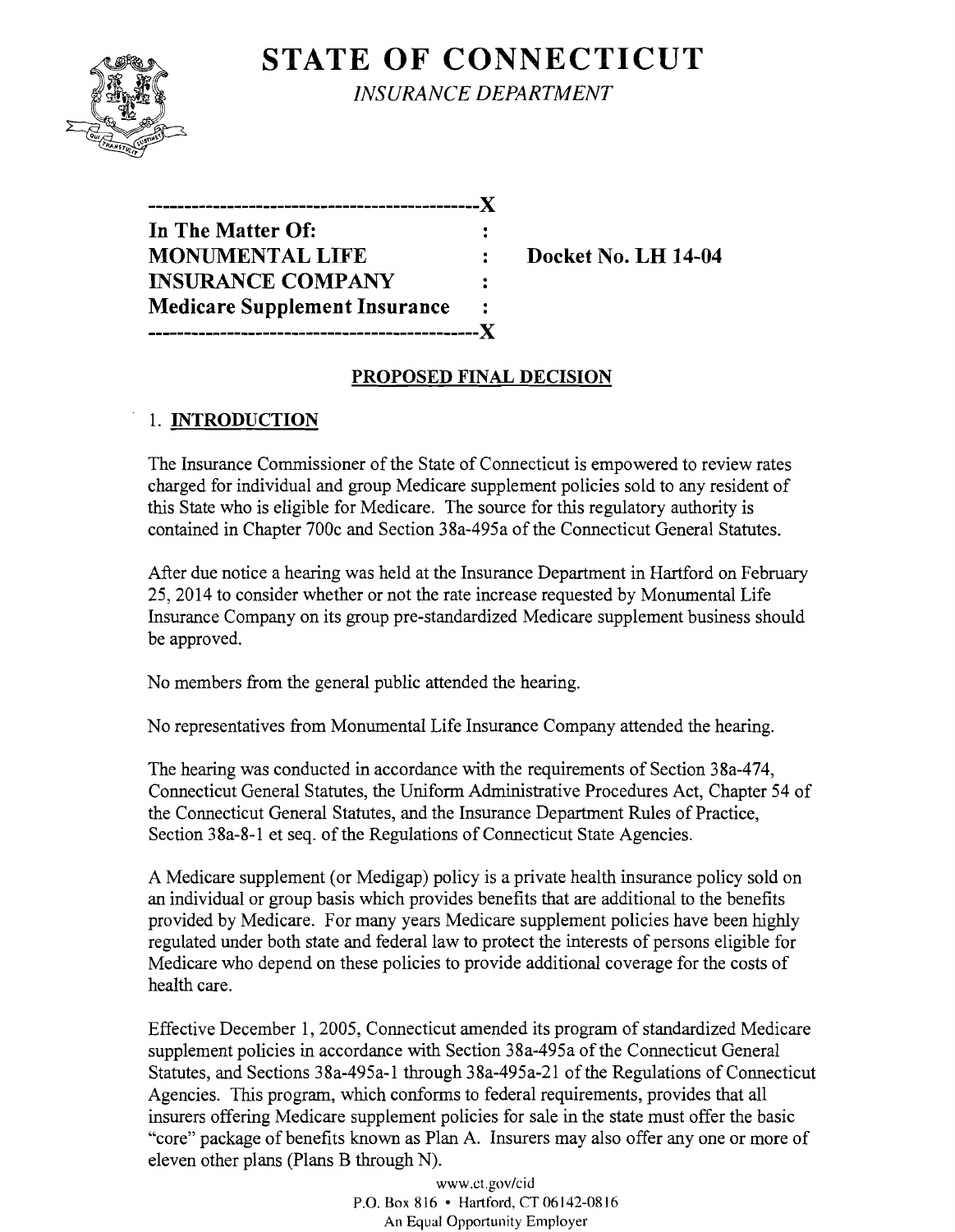Effective January 1,2006, in accordance with Section 38a-495c of the Connecticut General Statutes (as amended by Public Act 05-20) premiums for all Medicare supplement policies in the state must use community rating. Rates for Plans A through N must be computed without regard to age, gender, previous claims history or the medical condition of any person covered by a Medicare supplement policy or certificate.

The statute provides that coverage under Plan A through N may not be denied on the basis of age, gender, previous claims history or the medical condition of any covered person. Insurers may exclude benefits for losses incurred within six months from the effective date of coverage based on a pre-existing condition.

Effective October 1, 1998, carriers that offer Plan B or Plan C must make these plans as well as Plan A, available to all persons eligible for Medicare by reason of disability.

Insurers must also make the necessary arrangements to receive notice of all claims paid by Medicare for their insureds so that supplemental benefits can be computed and paid without requiring insureds to file claim forms for such benefits. This process of direct notice and automatic claims payment is commonly referred to as "piggybacking" or "crossover".

Sections 38a-495 and 38a-522 of the Connecticut General Statutes, and Section 38a-495a-10 of the Regulations of Connecticut Agencies, state that individual and group Medicare supplement policies must have anticipated loss ratios of 65% and 75%, respectively. Under Sections 38a-495-7 and 38a-495a-10 of the Regulations of Connecticut Agencies, filings for rate increases must demonstrate that actual and expected losses in relation to premiums meet these standards, and anticipated loss ratios for the entire future period for which the requested premiums are calculated to provide coverage must be expected to equal or exceed the appropriate loss ratio standard.

Section 38a-473 of the Connecticut General Statutes provides that no insurer may incorporate in its rates for Medicare supplement policies factors for expenses that exceed 150% ofthe average expense ratio for that insurer's entire written premium for all lines of health insurance for the previous calendar year.

### II. **FINDING OF FACT**

After reviewing the exhibits entered into the record of this proceeding, and utilizing the experience, technical competence and specialized knowledge of the Insurance Department, the undersigned makes the following findings of fact:

- 1. Monumental Life Insurance Company, formerly Peoples Benefit Life Insurance Company has requested a 3.7% rate increase on its group pre-standardized Medicare supplement policy form 610400.
- 2. As of 11/30/13 there were 8 policies in-force in Connecticut and 604 nationwide.
- 3 Monumental Life has conformed to subsection (e) of section 38a-495c, C.G.S. regarding the automatic claims processing requirement.
- 4. On a nationwide basis, the loss ratio for 2013 (through September) is 79.9% while the loss ratio from inception-to-date is 63.3%.